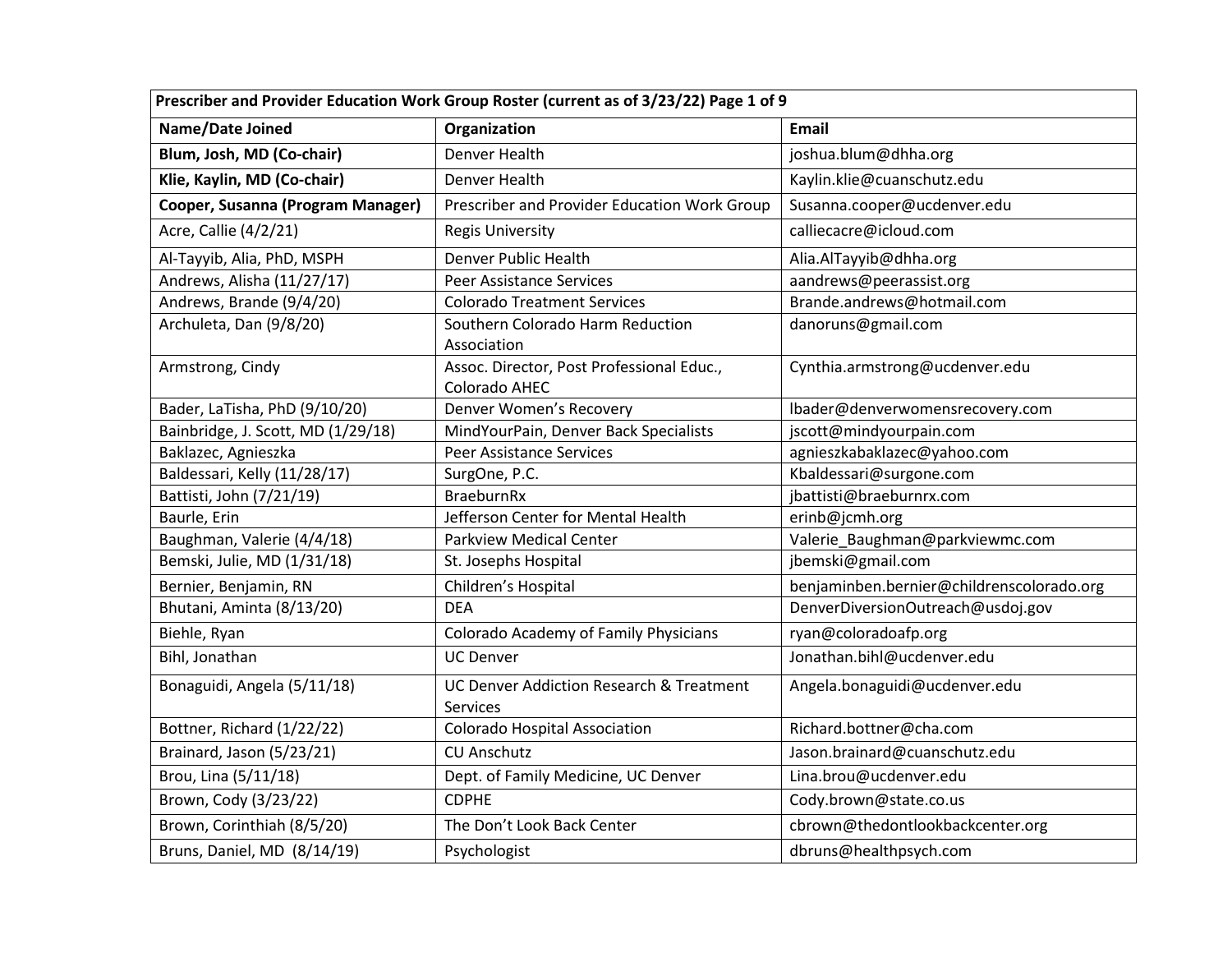| Brydon, Katie (6/10/19)                  | Road to Recovery                                           | Kate.brydon@gmail.com         |
|------------------------------------------|------------------------------------------------------------|-------------------------------|
| Calabrese, Brooke, MD (12/27/17)         | <b>UC School of Medicine</b>                               | Brooke.calabrese@ucdenver.edu |
| Canon, Megan (7/20/20)                   | <b>CDPHE</b>                                               | Megan.canon@state.co.us       |
| Cardona, Sara (6/23/20)                  | <b>Office of Suicide Prevention</b>                        | Sara.cardona@state.co.us      |
| Casey, Alice                             | <b>Pickens Technical College</b>                           | alicecasey26@yahoo.com        |
| Casper, Alana (10/28/21)                 | <b>Community Member</b>                                    | alanarcasper@gmail.com        |
| Casucci, Charlene (10/28/21)             | <b>Community Member</b>                                    | charcasucci@hotmail.com       |
| Chang, Soojin, PharmD Cand.<br>(1/24/18) | <b>UC Denver School of Pharmacy</b>                        | Soojin.chang@ucdenver.edu     |
| Chappelow, Karen (7/17/19)               | Counselors on Call                                         | Karen-rose-@hotmail.com       |
| Clapp, Jonathan, MD                      | Physician Pain Consultants, L.L.C.                         | jclappmd@gmail.com            |
| Clark, Marty (3/1/22)                    | Recovery Ways                                              | mclark@recoveryways.com       |
| Clark, Rhonda (5/18/18)                  | Indivior, Inc.                                             | Rhonda.clark@indivior.com     |
| Cobb, Vincent (10/26/18)                 | UC Health ID Clinic                                        | vincentcobb@ucdenver.edu      |
| Cohen, Gabe (7/29/20)                    | Kings & Priests Ministry                                   | gabe@gabecohendefense.com     |
| Cook, Paul, PhD                          | <b>UC Denver College of Nursing</b>                        | paul.cook@ucdenver.edu        |
| Cooke, Arlene (9/18/20)                  | Otero/Crowley Public Health Department                     | acooke@oterogov.org           |
| Conroy, Kelly, RN                        | Jefferson County Public Health                             | kconroy@co.jefferson.co.us    |
| Costello, J.K., MD                       | <b>Steadman Group</b>                                      | jkcostello@steadmangroup.com  |
| Coyle, D. Tyler (11/9/18)                | <b>Addiction Research and Treatment Services</b><br>(ARTS) | David.t.coyle@ucdenver.edu    |
| Crawford, Kathleen (10/11/21)            | <b>River Family Health Center</b>                          | kcrawford@rivervalleyfhc.com  |
| Cruse, Elizabeth, M.D. (3/11/19)         | <b>Boulder Community Health</b>                            | scruse@bch.org                |
| Cullen, Patsy, PhD                       | Regis University School of Nursing, DNP/NP<br>Programs     | pcullen@regis.edu             |
| Dalin, Joanna (10/11/21)                 | Springfield College Counseling Psychology PsyD<br>Program  | joannadalin@gmail.com         |
| D'Angelo, Sally                          | M.D.                                                       | smdangelomd@gmail.com         |
| Darouiche, Kyce (8/10/21)                | <b>CU Anschutz Medical Campus</b>                          | Kyce.darouiche@cuanschutz.edu |
| Daughtry, Tanya (11/11/18)               | Pharmacy Intern                                            | Tanya.daughtry@ucdenver.edu   |
| David, John (6/16/18)                    | <b>Community Member</b>                                    | johndonald@gmail.com          |
| Davidson, Michael                        | <b>CCPDAP Communications Professional</b>                  | michael.davidson@ucdenver.edu |
| Davis, Ken, PA-C                         |                                                            | Daviken816@gmail.com          |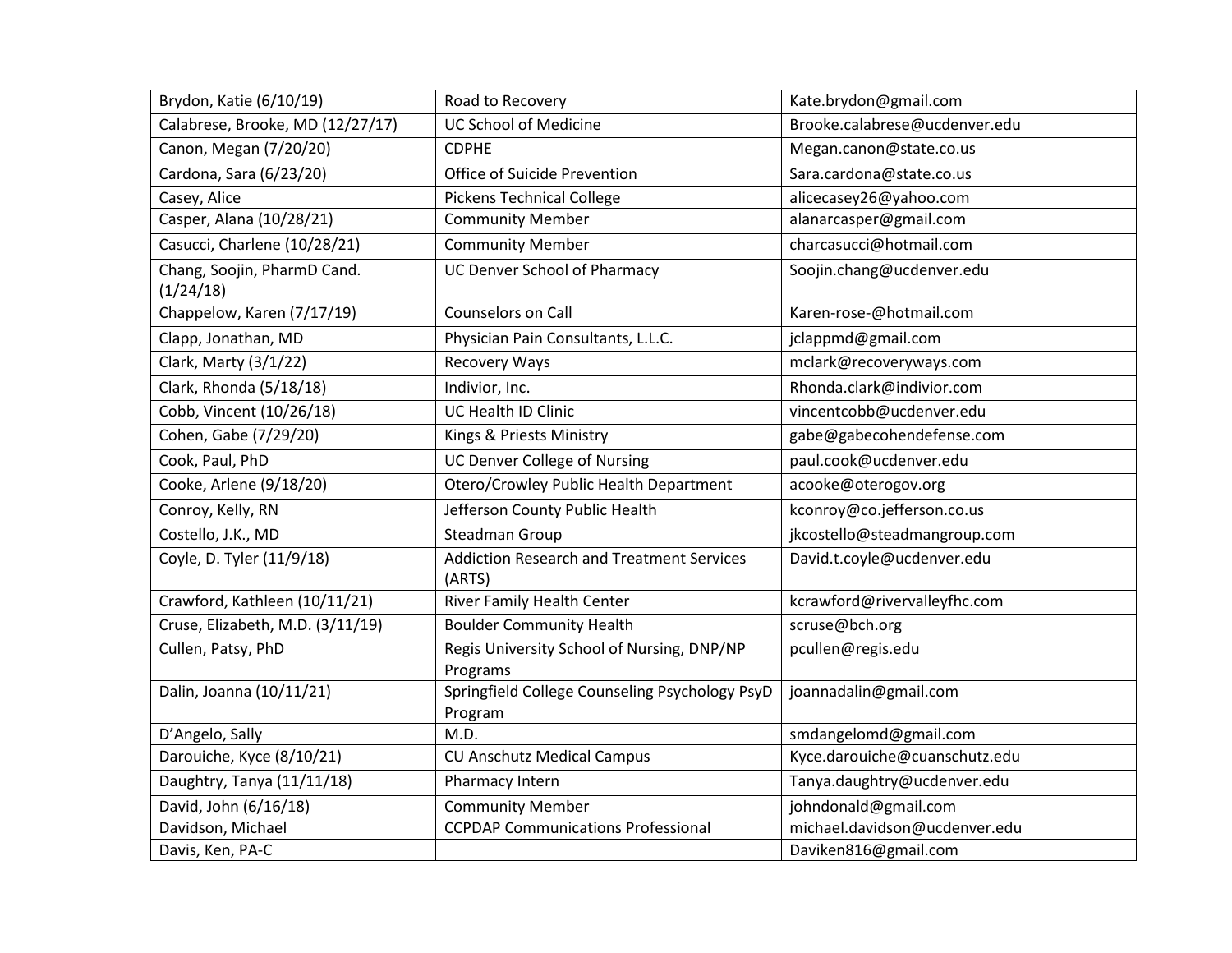| Dempsey, Bradley, MD (1/21/20)               | Centura                                                  | bradleydempsey@centura.org                |
|----------------------------------------------|----------------------------------------------------------|-------------------------------------------|
| Denberg, Tom, MD                             | Pinnacol                                                 | tom.denberg@pinnacol.com                  |
| DenBleyker, Jennifer, DC 11/28/17            | <b>Fluid Chirocpractic</b>                               | info@fluidchiro.com                       |
| Dolan, Heather (3/19/19)                     | Signal Behavioral Health Network                         | hdolan@signalbhn.org                      |
| Dieterly, Susan (3/23/22)                    | <b>Community Member</b>                                  | Susan_dieterly@yahoo.com                  |
| Don, Laura (3/6/18)                          | <b>Tri-County Health</b>                                 | Ldon@tchd.org                             |
| Donlin, Jo                                   | <b>DORA Healthcare Branch</b>                            | jo.donlin@state.co.us                     |
| Dorn, Melinda (10/25/21)                     | <b>Culinary Hospitality Outreach &amp; Wellness</b>      | outreach@chowco.org                       |
| Eaddy, Jessica                               | <b>CCPDAP External Relations Strategist</b>              | Jessica.eaddy@ucdenver.edu                |
| Esquibel, Jose                               | <b>CCPDAP Associate Director</b>                         | Jose.A.Esquibel@cuanschutz.edu            |
| Everett, Cory                                | <b>DORA</b>                                              | cory.everett@state.co.us                  |
| Fear, Jess                                   | <b>SummitStone Health Partners</b>                       | Jess.fear@summitstonehealth.org           |
| Feffer, Sophie (1/26/22)                     | <b>CDPHE</b>                                             | Sophie.feffer@state.co.us                 |
| Fellers, Angela                              | <b>CDPHE</b>                                             | Angela.fellersLemire@state.co.us          |
| Fischer, Matthew (7/16/20)                   | Colorado Health Network                                  | Matthew.fischer@coloradohealthnetwork.org |
| Flores, Roland, MD                           | University of Colorado School of Medicine                | roland.flores@ucdener.edu                 |
| Forwood, Seth (2/7/19)                       | Harvest Farm (Denver Rescue Mission)                     | sforwood@denrescue.org                    |
| Franson, Kari L., PharmD, PhD                | University of Colorado School of Pharmacy                | kari.franson@ucdenver.edu                 |
| Garcia, Katherine                            | <b>Peer Assistance Services</b>                          | kgarcia@peerassist.org                    |
| Gauna, Danielle (4/4/18)                     | Opioid Advisory Group BOCO                               | Danielle.gauna@gmail.com                  |
| Gehring, Samantha (1/22/22)                  | <b>Front Range Clinic</b>                                | samsgehring@gmail.com                     |
| Gogarty, William (Shaun), MD<br>(4/16/19)    | <b>Parkview Medical Center</b>                           | wsgogarty@gmail.com                       |
| Goodman, Amy Berenbaum, JD, MBE<br>(1/17/19) | <b>Colorado Medical Society</b>                          | Amy_goodman@cms.org                       |
| Gorman, Fran, DNP, ANP-C, RN                 | <b>Gorman Medical</b>                                    | Frann63@gmail.com                         |
| Gottsman, Allyson                            | <b>UC Denver School of Medicine</b>                      | Allyson.gottsman@ucdenver.edu             |
| Grace, Elizabeth S., MD                      | Center for Personalized Education for                    | esgrace@cpepdoc.org                       |
|                                              | Physicians                                               |                                           |
| Grady, Caitlin                               | <b>UC Denver Student</b>                                 | cegrady@me.com                            |
| Green, Kristina                              | <b>CDPHE</b>                                             | Kristina.green@state.co.us                |
| Guerrero, Andres                             | Prescription Drug Overdose Unit Manager,<br><b>CDPHE</b> | andres.guerrero@state.co.us               |
| Haitz, Greg, DC                              | <b>Colorado Chiropractic Association</b>                 | drgreghaitz@msn.com                       |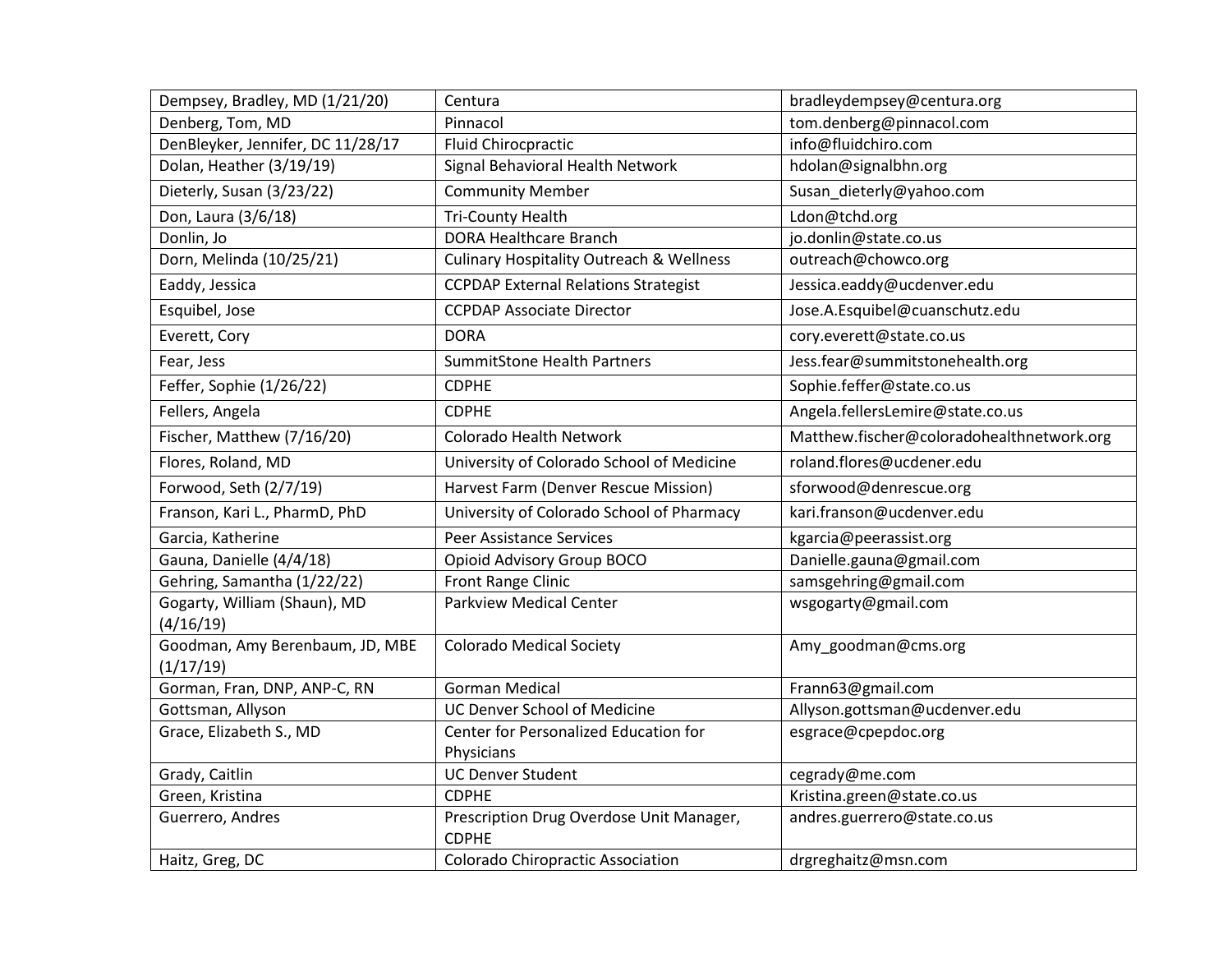| Hall, Dane (11/10/20)         | <b>Central Colorado AHEC</b>                               | dane@centralcoahec.org                |
|-------------------------------|------------------------------------------------------------|---------------------------------------|
| Haloi, Olivia, M.D. (4/1/20)  | <b>Vivent Health</b>                                       | Olivia.haloi@viventhealth.org         |
| Hamner, Lynda, MD             | <b>Mesa County Medical Society</b>                         | womandr@hotmail.com                   |
| Hara, Cheryl                  | Center for Personalized Education for<br>Physicians (CPEP) | chara@cpepdoc.org                     |
| Harden, Michelle, Esq.        | Messner Reeves, LLP                                        | mharden@messner.com                   |
| Harrison, J.M.                | <b>MD</b>                                                  | JMHarrison@gmail.com                  |
| Hart, Krystle (3/21/19)       | <b>Registered Nurse</b>                                    | Khart1217@gmail.com                   |
| Hicks, Madeline (8/21/20)     | North Range Behavioral Health                              | Madeline.hicks@northrange.org         |
| Higgins, P.J. (1/22/20)       | <b>Community Health Partnership</b>                        | Pj.higgins@ppchp.org                  |
| Hill, Don                     | JP Opioid Interaction Awareness Alliance                   | dhill.jpaf@gmail.com                  |
| Hill, Karen                   | JP Opioid Interaction Awareness Alliance                   | karen@jpopioidalliance.org            |
| Hill, Kyle Dijon (3/5/18)     | Helping End the Opioid Epidemic (HEOE)                     | kdijon@gmail.com                      |
| Hines, Ronne                  | DORA, Division Deputy Director for Healthcare              | ronne.hines@state.co.us               |
| Hinton, Chanda (3/21/19)      | Chanda Foundation                                          | ch@iamtheplan.org                     |
| Hogue, Adina (1/6/20)         | <b>Community Member</b>                                    | adinahogue@gmail.com                  |
| Hoke, Sarah (8/16/21)         | <b>RMHIDTA</b>                                             | shoke@rmhidta.org                     |
| Hoover, Lorraine (11/26/21)   | Raymond Rountree Jr. Foundation                            | Lorraine.hoover@sosrrjrfoundation.org |
| Hornbuckle, Sarah (6/26/20)   | Hornbuckle Foundation                                      | sarah@hornbucklefoundation.org        |
| Howlett, Corinne (5/7/21)     | <b>School of Pharmacy</b>                                  | Corinne.howlett@cuanschutz.edu        |
| Hughes, Kevin (5/17/21)       | <b>Peer Assistance Services</b>                            | khughes@peerassistanceservices.org    |
| Hughes, John S., MD           | <b>Colorado Medical Society</b>                            | johnstuarthughes@gmail.com            |
| Ivanova, Amber (1/12/22)      | Clinica Family Health                                      | aivanova@clinica.org                  |
| Jackman, Ryan, MD (6/20/19)   | SCL St. Mary's Medical Center                              | Ryan.jackman@sclhealth.org            |
| Jacobson, Deb, MD (5/22/18)   | <b>SCL Health Medical Group</b>                            | debsportsmd@gmail.com                 |
| James, Frank, MD (10/29/21)   | Mind Springs Health                                        | fjames@mindspringshealth.org          |
| Jenkins, Tom (2/12/18)        | Western Colorado Health Network                            | Tom.jenkins@coloradohealthnetwork.org |
| Johnson, Madison (3/8/21)     | Colorado School of Public Health                           | Madison.e.johnson@cuanschutz.edu      |
| Johnson, Robert J.            | SAP, MAC, LAC, MMFT                                        | robert@highlandsranchcounselor.com    |
| Jones, Scott, DPT (7/17/18)   | Take Charge Physical Therapy                               | Scott.a.jones.dpt@gmail.com           |
| Johnson, Tanja, NP (10/20/18) | <b>Radiant Health</b>                                      | tanjajohnson@gmail.com                |
| Jordan, Kristy                | Signal Behavioral Health Network                           | kjordan@signalbhn.org                 |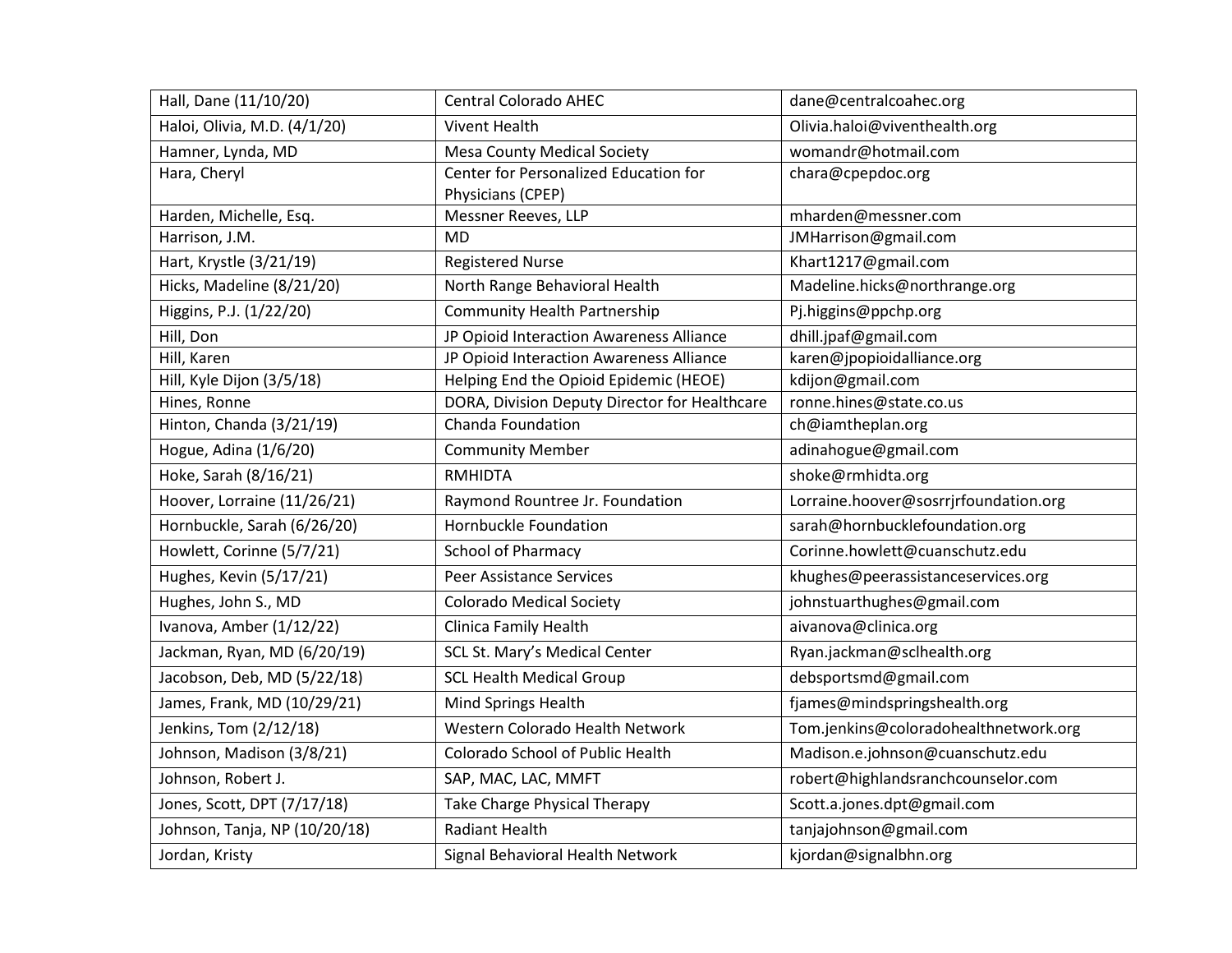| Jorgensen, M.J. (7/21/19)       | Health District of Northern Larimer County   | mjorgensen@healthdistrict.org   |
|---------------------------------|----------------------------------------------|---------------------------------|
| Karsian, Amber (4/29/19)        | FNP-BC                                       | Amber.karsian@yahoo.com         |
| Kato, Lindsey                   | <b>CDC National Opioid Response Strategy</b> | Lindsey.kato@ucdenver.edu       |
| Keane, Ashli (9/1/20)           | Gusto                                        | Akeane0126@yahoo.com            |
| Keidan, Ben, MD (8/21/18)       | <b>Boulder Community Health</b>              | bkeidan@bch.org                 |
| Kerins, Alec (3/5/18)           | <b>UC Denver</b>                             | Alec.kerins@ucdenver.edu        |
| Kessler, Brett, DDS (12/4/17)   | <b>Colorado Dental Association</b>           | bikodds@gmail.com               |
| Kittell, Shayna (10/3/21)       | River Valley Family Health Centers           | skittell@rivervalleyfhc.com     |
| Klie, Kaylin                    | M.D.                                         | kaylin.klie@dhha.org            |
| Knierim, Kyle, MD (8/26/18)     | UC Denver Department of Family Medicine      | Kyle.knierim@ucdenver.edu       |
| Koehn, Darcy, FNP (12/19/18)    | Foothills Integrated Health Systems          | darcykoehn@gmail.com            |
| Korinek, Elizabeth              | Center for Personalized Education for        | bkorinek@cpepdoc.org            |
|                                 | Physicians (CPEP)                            |                                 |
| Krisher, Lyndsay, MPH           | Colorado School of Public Health             | lyndsay.krisher@ucdenver.edu    |
| Krische, Elizabeth (2/19/21)    | A Way Forward                                | Liz.krische@gmail.com           |
| Langendoerfer, Sharon, MD       | Pediatrician                                 | slangend@me.com                 |
| Larner, Douglas, MPH/MBA        | <b>NP</b>                                    | douglas.larner@gmail.com        |
| LaRew, Andrea (3/3/22)          | <b>Colorado Chiropractic Association</b>     | andrea@coloradochiropractic.org |
| Lasley, Henny (8/26/20)         | Smart Colorado                               | henny@smartcolorado.org         |
| Lawrenson, Alyssa, MD (3/15/19) | Keystone Health & Wellness Center            | dr.lawrenson@keystonepwc.com    |
| Lembitz, Alan, MD               | <b>COPIC</b>                                 | alembitz@copic.com              |
| Li, Qing                        | Epidemiologist                               | qing.li@mail.sdsu.edu           |
| Linger, Rachel (11/9/18)        | Rocky Vista University                       | rlinger@rvu.edu                 |
| Lowe, Dane                      | <b>City Market</b>                           | dana.lowe@citymarket.com        |
| Macaskill, S. (10/28/18)        | <b>Urgent Care</b>                           | Paraspam4@hotmail.com           |
| Mackie, Tiffany                 | <b>Liberty Counseling</b>                    | tiffany@libertycounseling.com   |
| Maples-Andrade, Katherine       | <b>Community Member</b>                      | Androide2@aol.com               |
| (8/1/8/20)                      |                                              |                                 |
| Martin, Rhondda, PhD (9/24/18)  | Retired, New West Physicians                 | Rhondda1@comcast.net            |
| McBurney, Christa, RN (10/5/18) | <b>UC Health</b>                             | christaMcBurney@gmail.com       |
| McCarty, Craig, MD              | Haxtun Hospital District                     | awmphd@yahoo.com                |
| McDermott, Nicole, MD           | Anethesiologist                              | Nicole.mcdermott1@gmail.com     |
| McDevitt, Kim (3/14/22)         | Mile High Health Alliance                    | kim@milehighhealthalliance.org  |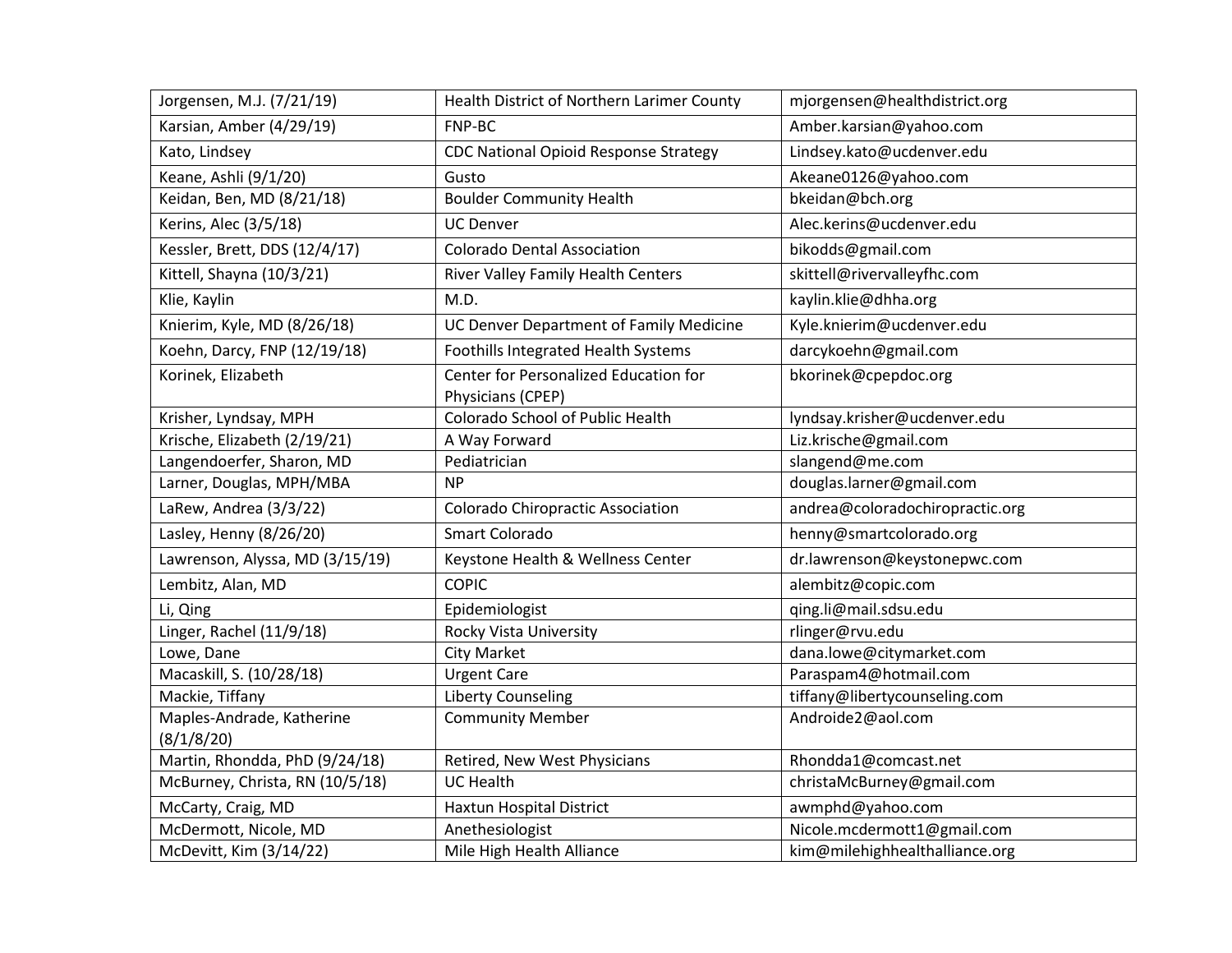| McGovern, Karen                      | Program Director, Medical Board                  | karen.mcgovern@state.co.us          |
|--------------------------------------|--------------------------------------------------|-------------------------------------|
| Meardon, Kailey (3/12/21)            | Southeast Health Group                           | kmeardon@shgco.org                  |
| Miller, Tracy, PharmD (4/27/20)      | <b>Columbine Health Systems</b>                  | tmiller.pharmd@gmail.com            |
| Montanez, J.C.                       | Dental Health Colorado                           | jc@tlccsglobal.com                  |
| Moore, Gina, PharmD                  | University of Colorado School of Pharmacy        | gina.moore@ucdenver.edu             |
| Moses, J. Ethan (10/25/18)           | Colorado Division of Workers Compensation        | Ethan.moses@state.co.us             |
| Mueller, Kathryn, MD                 | <b>Colorado Division of Workers Compensation</b> | kathryn.mueller@state.co.us         |
| Mulvihill, Sharon (1/12/19)          | Riverstone Health                                | Sharon.mul@riverstonehealth.org     |
| Nease, Donald, MD (6/8/21)           | <b>CU Anschutz</b>                               | Donald.nease@cuanschutz.edu         |
| Neumeier, Anna (5/23/21)             | <b>CU Anschutz</b>                               | Anna.neumeier@cuanschutz.edu        |
| Newman, Lee, MD, MA                  | Colorado School of Public Health                 | Lee.newman@ucdenver.edu             |
| Nickels, Sarah                       | Childrens Hospital Colorado                      | Sarah.nickels@childrenscolorado.org |
| O'Keefe, Dawn (2/18/22)              | Peak Vista Community Health Center               | paladinfamily@yahoo.com             |
| O'Keefe, Julie                       | Pharmacist                                       | Julieokeefe4@gmail.com              |
| Oberheid, James (1/25/18)            | M.D., Retired (Chaffee County Public Health)     | joberheide@hotmail.com              |
| Olberding, Gina                      | <b>CCPDAP Assistant Director</b>                 | Gina.olberding@ucdenver.edu         |
| O'Connor, John (8/18/20)             | <b>Boulder Rural Fire Rescue</b>                 | joconnor@brfr.org                   |
| Orrill, Mike (12/28/17)              | Chaffee County Public Health                     | morrill@chaffeecounty.org           |
| Pace-Danley, Bethany (7/16/19)       | <b>Peer Assistance Services</b>                  | Bpace-danley@peerassist.org         |
| Pace, Elizabeth                      | CEO, Peer Assistance Services                    | epace@peerassist.org                |
| Pacheco, Daniel (5/18/18)            | UC Denver Dept. of Family Med., ENSW & IT        | Daniel.pacheco@ucdenver.edu         |
|                                      | <b>MATTTRs 2</b>                                 |                                     |
| Parry, Lynn, MD                      | <b>Colorado Medical Society</b>                  | nurvdr@mac.com                      |
| Patterson, Kevin, DDS, MD (10/14/18) | Metropolitan Denver Dental Society/Colorado      | drp@dmoms.com                       |
|                                      | <b>Dental Associaton</b>                         |                                     |
| Paul, Eva (6/24/20)                  | <b>Gunnison Valley Health</b>                    | epaul@gvh-colorado.org              |
| Pearson, Duane                       | <b>ECHO Colorado</b>                             | Duane.pearson@ucdenver.edu          |
| Pearson, Lisa                        | DNAP, CRNA - Canon City                          | lisa@ccpain.com                     |
| Pellegrino, Robyn, RN                | <b>RN Manager</b>                                | Robyn.pellegrino@hotmail.com        |
| Piotti, Louis (2/18/22)              | Sober AF Entertainment                           | ljpiotti@aftershockfam.org          |
| Place, Jen (5/2018)                  | <b>CCPDAP Program Manager</b>                    | Jennifer.place@ucdenver.edu         |
| Platts, Debbie (3/4/21)              | A Way Forward, Inc.                              | Daplatts1@comcast.net               |
| Ponder, Matthew                      | M.D.                                             | uponderit@gmail.com                 |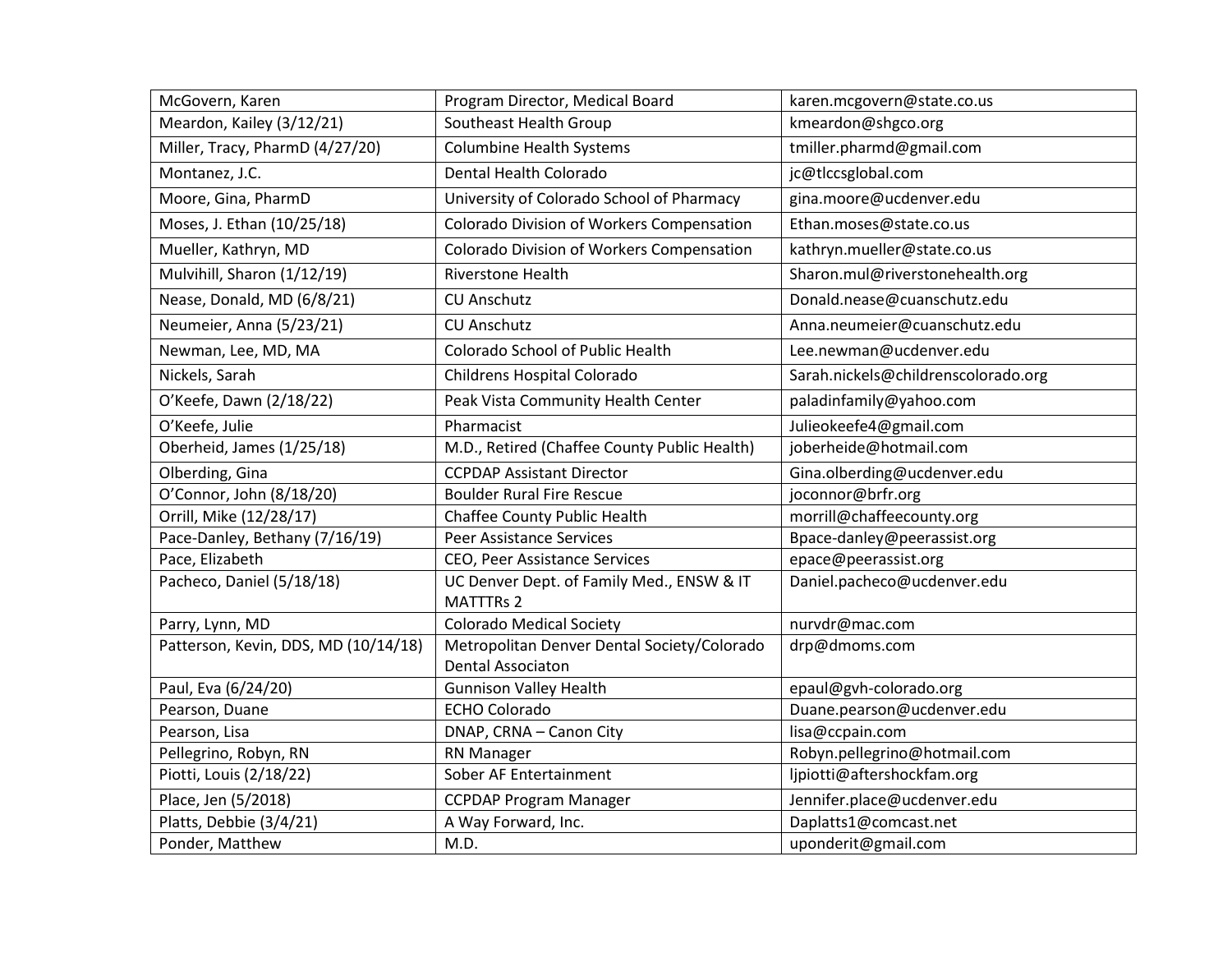| Pratt, Robert, DC                  | <b>Colorado Chiropractic Association</b>         | dpchiro@hotmail.com                 |
|------------------------------------|--------------------------------------------------|-------------------------------------|
| Prentiss, Meghan (5/11/18)         | <b>Tri-County Health Department</b>              | mprentiss@tchd.org                  |
| Price, Ellen, DO                   | <b>Mesa County Medical Society</b>               | price.ew@gmail.com                  |
| Proffitt, Alexandra, RN (5/16/18)  | Centura                                          | Blayr5@aol.com                      |
| Rajendran, Sundar, MD (7/13/19)    | US Anesthesia Partners-Colorado                  | srajmd@gmail.com                    |
| Razimoff, Meghan, MPH (9/23/21)    | <b>Boulder County Community Justice Services</b> | mrazimoff@bouldercounty.org         |
| Reedy, Lauren, MA, LPC, LAC        | Jefferson Center for Mental Health               | LaurenR@jcmh.org                    |
| Regan-Smith, Martha, MD (5/30/18)  | Dartmouth Medical School                         | Martha.G.Regan-Smith@dartmouth.edu  |
| Reznickova, Nora, MD               | Internal medicine, geriatrics, palliative care,  | norareznickova@gmail.com            |
|                                    | hospice                                          |                                     |
| Ricards, Luke (2/1/18)             | <b>Cordant Health Solutions</b>                  | Iricards@cordanths.com              |
| Ritchey, Veronica, FNP-C (3/12/20) | S.U.R.E. Adolescent Facilitator                  | Girlie.girls@hotmail.com            |
| Ritvo, Alexis, MD MPH              | <b>UC Addiction Psychiatry Fellow</b>            | alexis.ritvo@ucdenver.edu           |
| Rorke, Marion, MPH                 | Denver Environmental Health                      | marion.rorke@denvergov.org          |
| Rountree, Michael, MD              | Harmony Foundation                               | mrountree@harmonyfoundationinc.com  |
| Rosenberg, Ali (7/27/20)           | <b>Colorado Hospital Association</b>             | Ali.Rosenberg@cha.com               |
| Rustici, Matthew (5/23/21)         | <b>CU Anschutz</b>                               | Matthew.rustici@cuanschutz.edu      |
| Rumely, Duke (2/24/20)             | Sober AF Entertainment                           | duke@soberafe.com                   |
| Ryan, Courtnay                     | Telligen                                         | cryan@telligen.com                  |
| Salazar-Rodriguez, Stephanie       | <b>Community Member</b>                          | SSRBlazingclooud@gmail.com          |
| Savory, Mary Beth (9/23/18)        | Centura Health                                   | Marybethsavory@centura.org          |
| Sayre, T.J., Pharmacist (2/14/20)  | Regis University School of Pharmacy              | tsayre@regis.edu                    |
| Schreiber, Terri                   | Research & Consulting                            | terri@tsrg.org                      |
| Seeman, Randall, MS PA-c (4/17/18) | Peak Vista Community Health Centers              | Randall.seeman@peakvista.org        |
| Seldeen, Maggie (619/20)           | <b>High Rockies Harm Reduction</b>               | maggie@highrockiesharmreduction.com |
| Sharma, Brahma (8/31/21)           | <b>Smart Genes</b>                               | brahmasharma@hotmail.com            |
| Sharma, Jyoti (2/2/21)             | The Reentry Initiative                           | jyoti@reentryinitiative.org         |
| Sheehan, Joan (1/22/22)            | <b>Community Member</b>                          | Jm63sheehan@gmail.com               |
| Shober, Stephanie (10/28/18)       | Acupuncture Association of Colorado              | stephanie@wholehealthcenters.com    |
| Shuler, James, MD                  | <b>SUD Consultants</b>                           | shulers@aol.com                     |
| Sihler, Bonnie (8/26/20)           | Valley View Hospital                             | bsihler@hotmail.com                 |
| Simbeye, Lindsey (1/21/20)         | <b>CCPDAP External Relations Strategist</b>      | Lindsey.simbeye@cuanschutz.edu      |
| Sisson, C.B., MD (1/10/18)         | Colorado Clinic                                  | cbsisson@coloradoclinic.com         |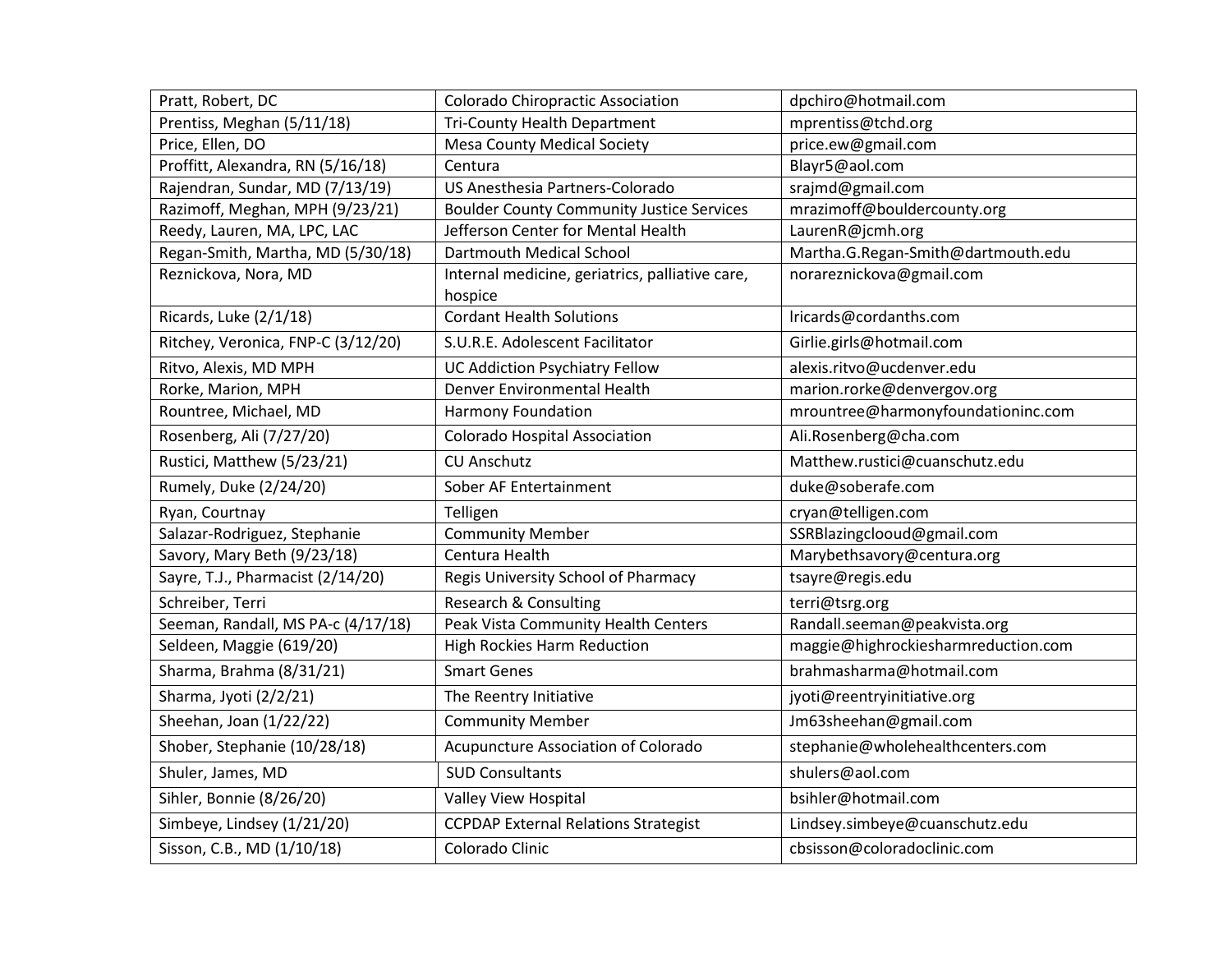| Smith, Joyce (2/28/22)                         | <b>Creative Treatment Options</b>                             | Joyce.smith@creativetreatmentoptions.com        |
|------------------------------------------------|---------------------------------------------------------------|-------------------------------------------------|
| Smith, Melissa, DNP, APRN, FNP-C<br>(12/16/17) | Centura Health, Dimension Pain Management                     | melissasmith@centura.org                        |
| Smith, Ramona                                  | Families Healing Families, San Luis Valley                    | familieshealingfamilies@outlook.com             |
| Solano, Judy                                   | Southern Colorado Harm Reduction                              | Judysolano15@gmail.com                          |
| Spiers, Jessie (7/20/20)                       | AspenPointe                                                   | Jessie.spiers@aspenpointe.org                   |
| Standley, Bryan (4/16/19)                      | <b>Creative Treatment Options</b>                             | Bryan.standley@<br>creativetreatmentoptions.com |
| Stecher, Michelle (2/22/21)                    | Mountain Youth                                                | mstecher@mountainyouth.org                      |
| Steinfurth, Nancy A. (12/11/19)                | Consultant                                                    | Nancy.steinfurth@comcast.net                    |
| Stewart, Stephanie                             | <b>UC Denver</b>                                              | Stephanie.stewart@ucdenver.edu                  |
| Stranathan, Rachel (11/9/18)                   | River Valley Family Health Center                             | rstranathan@rivervalleyfhc.com                  |
| Stroud, Patricia (3/4/21)                      | Rocky Mountain Crisis Partners                                | patricias@rmcrisispartners.org                  |
| Swenson, Megan, LPC LAC (8/13/18)              | Jefferson Center for Mental Health                            | megans@jcmh.org                                 |
| Tartz, Zoe (4/19/21)                           | Rocky Vista University                                        | Zoe.tartz@rvu.edu                               |
| Teater, Don, MD (12/17/18)                     | <b>Teater Health Solutions</b>                                | don@teaterhs.com                                |
| Tenney, Lili                                   | Colorado School of Public Health                              | liliana.tenney@ucdenver.edu                     |
| Terrell, Alexis (6/21/19)                      | Center for Health, Work & Environment                         | Alexis.terrell@cuanschutz.edu                   |
| Thomas, Andrea Y. (4/29/19)                    | <b>Voices for Awareness Foundation</b>                        | andrea@voicesforawareness.com                   |
| Thomas, Brooke (7/22/21)                       | <b>Grand Junction Community Hospital</b>                      | bthomas@gjhosp.org                              |
| Thompson, Angie                                | Skaggs School of Pharmacy & Pharmaceutical<br><b>Sciences</b> | angieluetters@hotmail.com                       |
| Thompson, Evan (12/17/21)                      | CU Forensic Psychiatry Program                                | ethompdo@gmail.com                              |
| Tiernan, Shane (4/4/18)                        | L.A. Healthcare                                               | sotiernan@gmail.com                             |
| Titarenko, Ellie (5/17/21)                     | 5280 Medical Concierge                                        | Littlestange199@yahoo.com                       |
| Tsurumi, Hisae (1/22/22)                       | Jefferson County Public Health                                | Hisae.tsurumi@gmail.com                         |
| Tuetken, Tiffany                               | <b>Cordant Health Solutions</b>                               | ttuetken@cordanths.com                          |
| Urban, Jamela                                  | Pharmacist, Denver Health                                     | Jamela.urban@dhha.org                           |
| Valuck, Robert, PhD                            | <b>Center Director</b>                                        | robert.valuck@ucdenver.edu                      |
| Vanderveen, Kevin, MD                          | Regional Chief of Emergency Svcs, Kaiser<br>Permanente of CO  | Kevin.R.Vanderveen@kp.org                       |
| Van Dyke, Mike (9/12/19)                       | <b>CU Anschutz</b>                                            | mike.vandyke@cuanschutz.edu                     |